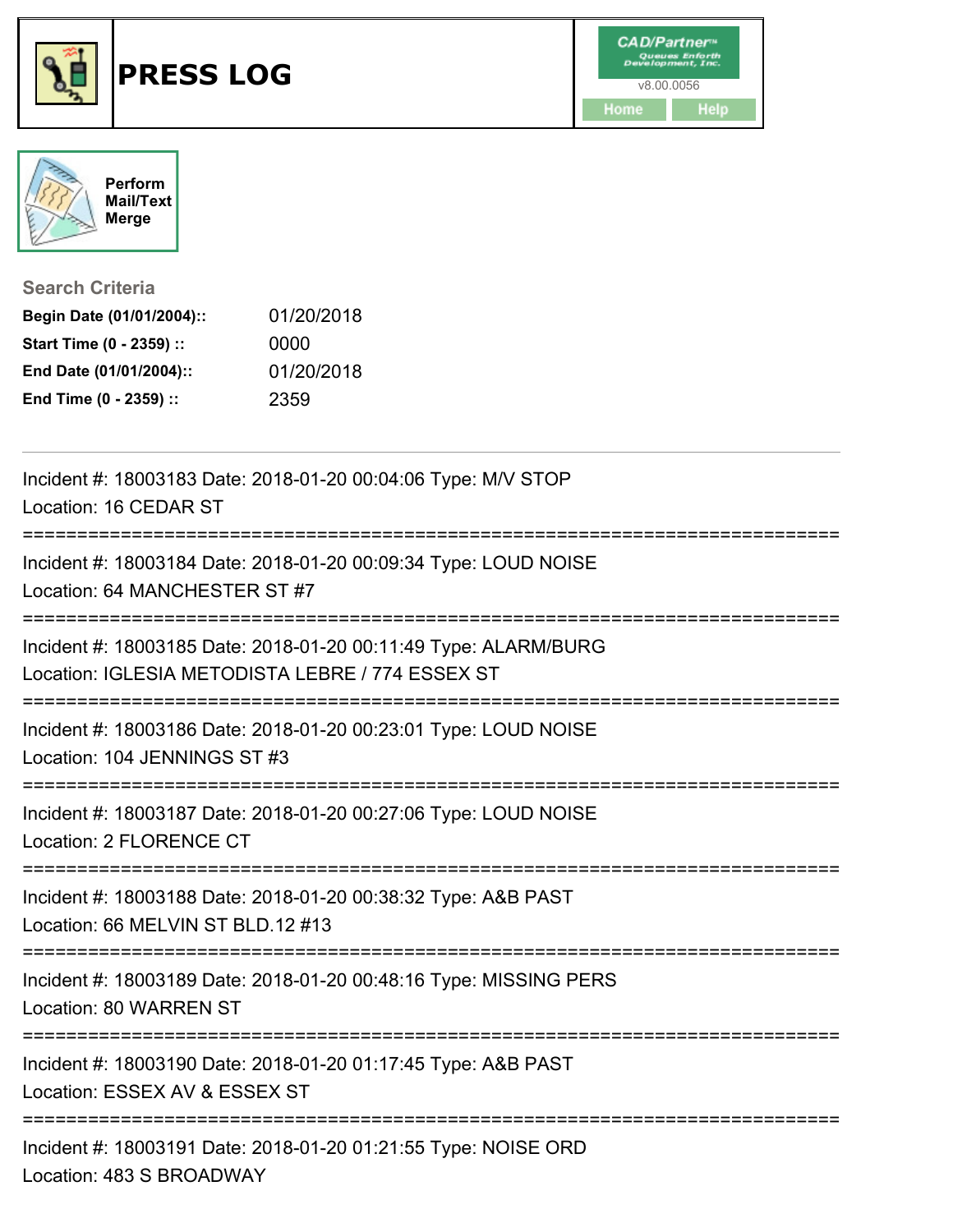| Incident #: 18003192 Date: 2018-01-20 01:26:28 Type: MEDIC SUPPORT<br>Location: 244 BROADWAY                       |
|--------------------------------------------------------------------------------------------------------------------|
| Incident #: 18003193 Date: 2018-01-20 01:34:19 Type: DISORDERLY<br>Location: 206 LAWRENCE ST                       |
| Incident #: 18003194 Date: 2018-01-20 01:35:43 Type: NOISE ORD<br>Location: 121 JACKSON ST FL 3 REAR               |
| Incident #: 18003195 Date: 2018-01-20 01:41:57 Type: ALARM/BURG<br>Location: CENTRAL AUTO MUSIC M / 273 S UNION ST |
| Incident #: 18003196 Date: 2018-01-20 01:53:21 Type: A&B D/W PAST<br>Location: @ LGH / 206 LAWRENCE ST             |
| Incident #: 18003197 Date: 2018-01-20 02:03:59 Type: M/V STOP<br>Location: TOW / ESSEX ST & JACKSON ST             |
| Incident #: 18003198 Date: 2018-01-20 02:14:57 Type: M/V STOP<br>Location: MERRIMACK ST & S BROADWAY               |
| Incident #: 18003199 Date: 2018-01-20 02:17:29 Type: M/V STOP<br>Location: AMESBURY ST & HAVERHILL ST              |
| Incident #: 18003200 Date: 2018-01-20 02:21:01 Type: M/V STOP<br>Location: LAWRENCE ST & PARK ST                   |
| Incident #: 18003201 Date: 2018-01-20 02:33:08 Type: NOISE ORD<br>Location: 82 BENNINGTON ST FL 2                  |
| Incident #: 18003202 Date: 2018-01-20 02:35:24 Type: BUILDING CHK<br>Location: 435 WINTHROP AV                     |
| Incident #: 18003204 Date: 2018-01-20 02:35:43 Type: DISTURBANCE<br>Location: 483 S BROADWAY #13                   |
| Incident #: 18003203 Date: 2018-01-20 02:35:58 Type: M/V STOP<br>Location: ESSEX ST & HAMPSHIRE ST                 |
| Incident #: 18003205 Date: 2018-01-20 02:42:20 Type: DISTURBANCE<br>Location: ERVING AV & SARATOGA ST              |

===========================================================================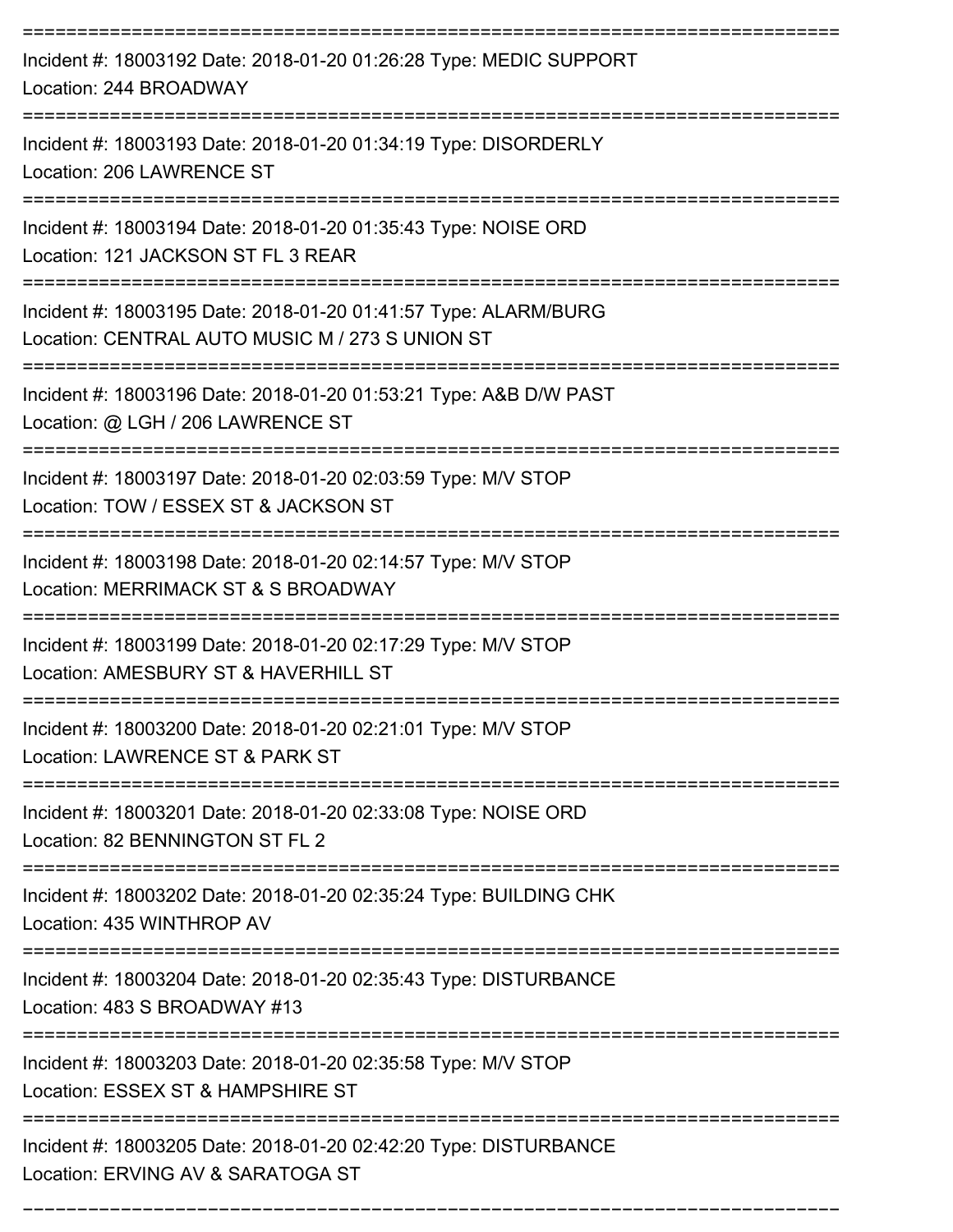| Incident #: 18003206 Date: 2018-01-20 02:42:51 Type: NOISE ORD<br>Location: 136 EXCHANGE ST                                                         |
|-----------------------------------------------------------------------------------------------------------------------------------------------------|
| Incident #: 18003207 Date: 2018-01-20 02:50:13 Type: NOISE ORD<br>Location: 439 RIVERSIDE DR #1                                                     |
| Incident #: 18003210 Date: 2018-01-20 02:51:07 Type: M/V STOP<br>Location: FARLEY ST & S BROADWAY<br>:=========================<br>--------------   |
| Incident #: 18003208 Date: 2018-01-20 02:51:16 Type: M/V STOP<br>Location: BUNKERHILL ST & LAWRENCE ST<br>===================================       |
| Incident #: 18003209 Date: 2018-01-20 02:53:27 Type: LARCENY/PAST<br>Location: 310 LAWRENCE ST                                                      |
| Incident #: 18003211 Date: 2018-01-20 02:53:51 Type: ALARM/BURG<br>Location: ABREU MARKET / 34 BROOKFIELD ST<br>=================================== |
| Incident #: 18003212 Date: 2018-01-20 03:06:07 Type: AUTO ACC/NO PI<br>Location: 112 MARSTON ST                                                     |
| Incident #: 18003213 Date: 2018-01-20 03:06:16 Type: M/V STOP<br>Location: BROADWAY & METHUEN ST                                                    |
| Incident #: 18003214 Date: 2018-01-20 03:10:24 Type: M/V STOP<br>Location: TOWERHILL ST & TEXAS AV                                                  |
| Incident #: 18003215 Date: 2018-01-20 03:11:22 Type: M/V STOP<br><b>Location: WATER ST</b>                                                          |
| Incident #: 18003216 Date: 2018-01-20 03:15:50 Type: M/V STOP<br>Location: AMES ST & LOWELL ST                                                      |
| Incident #: 18003217 Date: 2018-01-20 03:18:58 Type: M/V STOP<br>Location: ARLINGTON ST & CHELMSFORD ST                                             |
| Incident #: 18003218 Date: 2018-01-20 03:27:47 Type: FIRE<br>Location: 84 86 GREENWOOD ST                                                           |
| Incident #: 18003219 Date: 2018-01-20 03:33:21 Type: ALARMS<br>Location: JIMS KABOB / 277 MERRIMACK ST                                              |
|                                                                                                                                                     |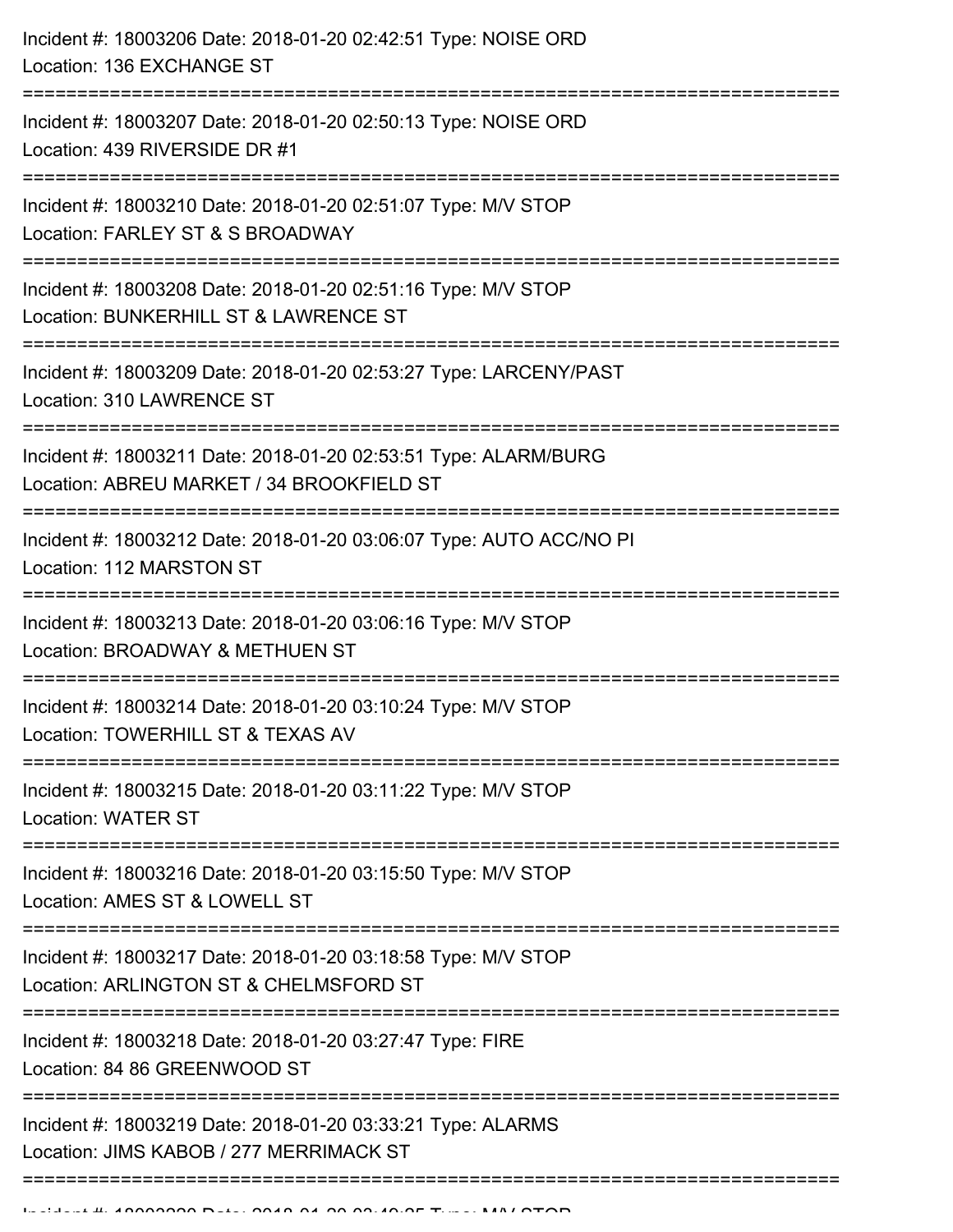| Location: LAFAYETTE AV & S BROADWAY                                                                              |
|------------------------------------------------------------------------------------------------------------------|
| Incident #: 18003221 Date: 2018-01-20 03:57:54 Type: M/V STOP<br>Location: FRANKLIN ST & LOWELL ST               |
| :============:<br>Incident #: 18003222 Date: 2018-01-20 04:15:45 Type: DOMESTIC/PROG<br>Location: 19 BLAKELIN ST |
| Incident #: 18003223 Date: 2018-01-20 05:14:24 Type: MEDIC SUPPORT<br>Location: 297 LOWELL ST #2                 |
| Incident #: 18003224 Date: 2018-01-20 05:17:11 Type: ALARM/BURG<br>Location: EXCL HVAC / 61 GLENN ST             |
| Incident #: 18003225 Date: 2018-01-20 05:41:28 Type: ALARMS<br>Location: ABREU MARKET / 34 BROOKFIELD ST         |
| Incident #: 18003226 Date: 2018-01-20 05:53:22 Type: NOISE ORD<br>Location: 65 PARK ST FL 3                      |
| Incident #: 18003227 Date: 2018-01-20 06:10:00 Type: DISTURBANCE<br>Location: 70 HOLLY ST                        |
| Incident #: 18003228 Date: 2018-01-20 06:20:15 Type: UNKNOWN PROB<br>Location: 2 MCCABE CT FL 1                  |
| Incident #: 18003229 Date: 2018-01-20 07:40:36 Type: M/V STOP<br>Location: AVON ST & JACKSON ST                  |
| Incident #: 18003230 Date: 2018-01-20 07:52:13 Type: M/V STOP<br>Location: FITZ ST & LAWRENCE ST                 |
| Incident #: 18003231 Date: 2018-01-20 08:03:08 Type: TOW/REPOSSED<br>Location: 1.5 CAULKINS CT                   |
| Incident #: 18003232 Date: 2018-01-20 08:05:52 Type: MEDIC SUPPORT<br>Location: 60 NESMITH ST                    |
| Incident #: 18003233 Date: 2018-01-20 08:34:16 Type: B&E/PROG<br>Location: CROSBY ST & S BROADWAY                |
| Incident #: 18003234 Date: 2018-01-20 08:37:10 Type: ALARM/BURG                                                  |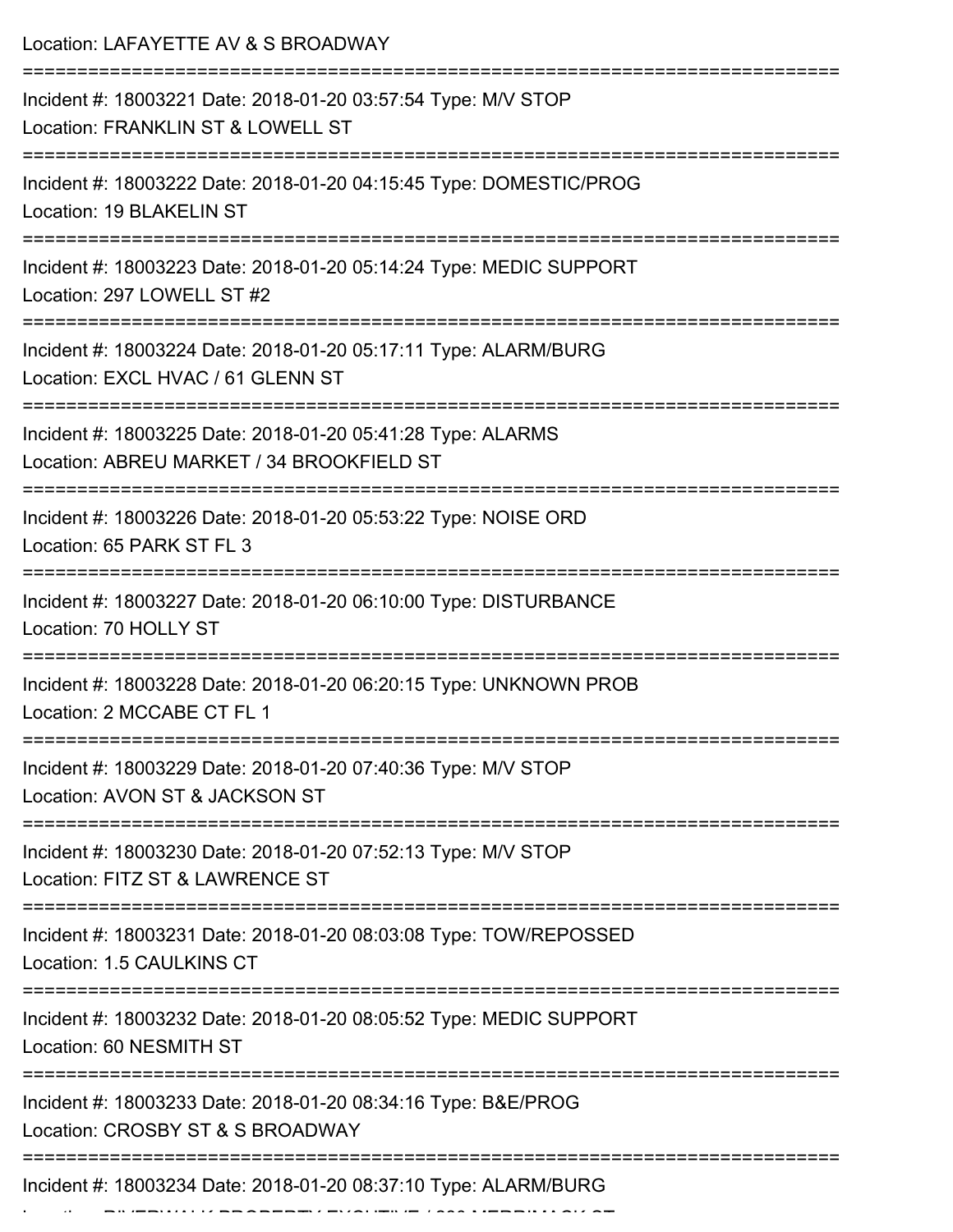| Incident #: 18003235 Date: 2018-01-20 09:01:59 Type: MEDIC SUPPORT<br>Location: 19 BLAKELIN ST FL 1   |
|-------------------------------------------------------------------------------------------------------|
| Incident #: 18003236 Date: 2018-01-20 09:14:20 Type: THREATS<br>Location: 195 OXFORD ST               |
| Incident #: 18003237 Date: 2018-01-20 10:04:20 Type: M/V STOP<br>Location: 200 BROADWAY               |
| Incident #: 18003238 Date: 2018-01-20 10:21:47 Type: M/V STOP<br>Location: 380 HAVERHILL ST           |
| Incident #: 18003239 Date: 2018-01-20 10:25:13 Type: MEDIC SUPPORT<br>Location: 70 N PARISH RD        |
| Incident #: 18003240 Date: 2018-01-20 10:30:05 Type: M/V STOP<br>Location: FRANKLIN ST & HAVERHILL ST |
| Incident #: 18003241 Date: 2018-01-20 11:04:09 Type: M/V STOP<br>Location: GREENFIELD ST & LORING ST  |
| Incident #: 18003242 Date: 2018-01-20 11:09:08 Type: M/V STOP<br>Location: BROADWAY & LOWELL ST       |
| Incident #: 18003244 Date: 2018-01-20 11:10:07 Type: LOST PROPERTY<br>Location: 109 THOREAU WAY       |
| Incident #: 18003243 Date: 2018-01-20 11:10:53 Type: M/V STOP<br>Location: LORING ST & SHAWSHEEN RD   |
| Incident #: 18003245 Date: 2018-01-20 11:11:33 Type: M/V STOP<br>Location: LOWELL ST & MORTON ST      |
| Incident #: 18003246 Date: 2018-01-20 11:21:45 Type: ALARM/BURG<br>Location: 9 HAMPSHIRE ST           |
| Incident #: 18003247 Date: 2018-01-20 11:26:42 Type: M/V STOP<br>Location: 4 OSGOOD ST                |
| Incident #: 18003248 Date: 2018-01-20 11:34:22 Type: M/V STOP<br>Location: 4 SALEM ST                 |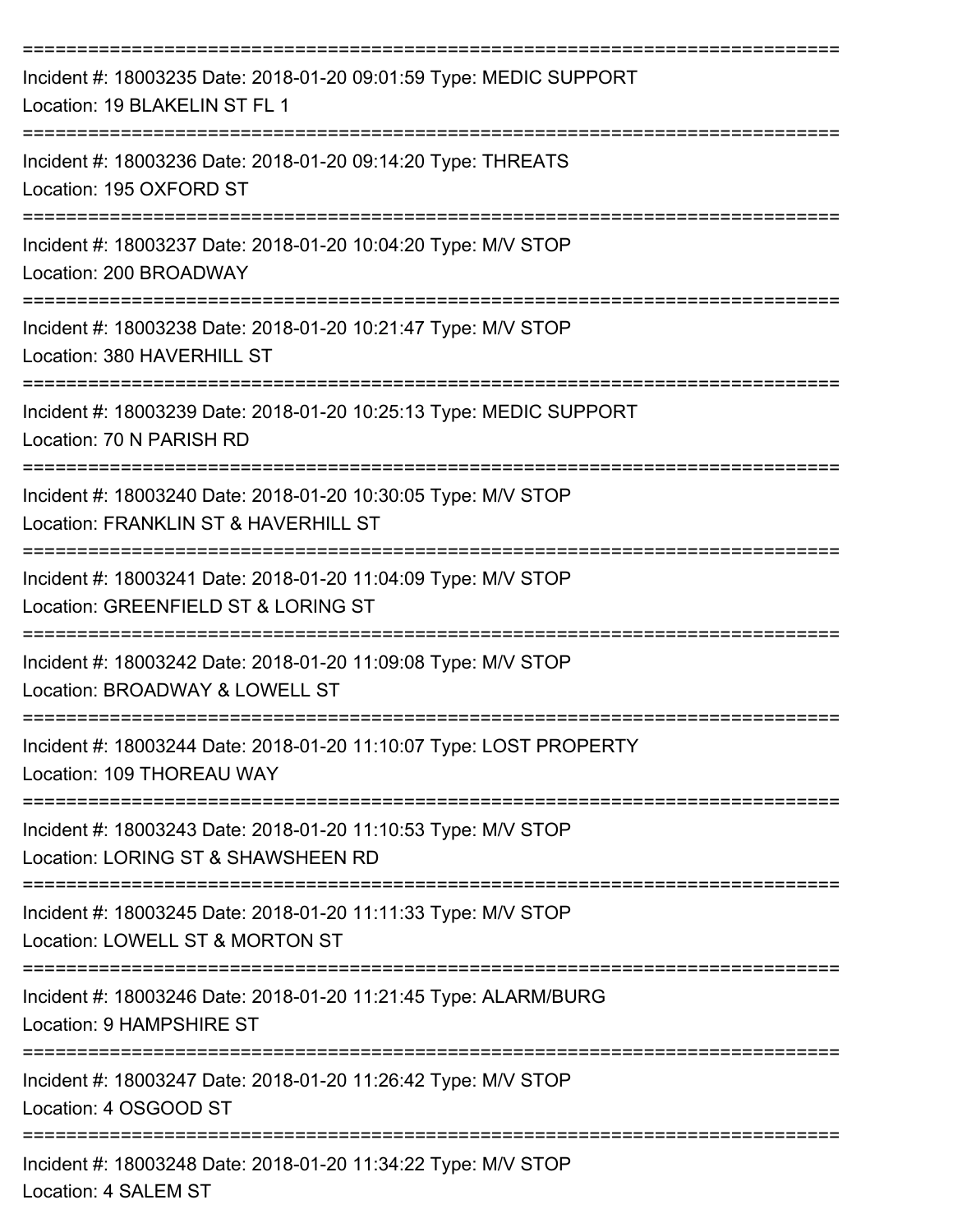| Incident #: 18003249 Date: 2018-01-20 11:42:03 Type: M/V STOP<br>Location: GREENFIELD ST & LORING ST                         |
|------------------------------------------------------------------------------------------------------------------------------|
| Incident #: 18003250 Date: 2018-01-20 11:43:46 Type: M/V STOP<br>Location: 54 SALEM                                          |
| Incident #: 18003251 Date: 2018-01-20 11:49:02 Type: M/V STOP<br>Location: FREEMAN CT & MELROSE ST<br>;====================  |
| Incident #: 18003252 Date: 2018-01-20 12:02:51 Type: M/V STOP<br>Location: 400 CANAL ST                                      |
| Incident #: 18003253 Date: 2018-01-20 12:04:47 Type: M/V STOP<br>Location: BROADWAY & HAVERHILL ST<br>;===================== |
| Incident #: 18003254 Date: 2018-01-20 12:05:43 Type: DISTURBANCE<br>Location: 187 BROADWAY                                   |
| Incident #: 18003255 Date: 2018-01-20 12:18:18 Type: KEEP PEACE<br>Location: SWIMMING POOL CENTER / 670 S UNION ST           |
| Incident #: 18003256 Date: 2018-01-20 12:19:59 Type: SUS PERS/MV<br>Location: 304 LAWRENCE ST                                |
| Incident #: 18003258 Date: 2018-01-20 12:20:36 Type: SUS PERS/MV<br>Location: 380 BROADWAY                                   |
| Incident #: 18003257 Date: 2018-01-20 12:24:05 Type: SPECIAL CHECK<br>Location: FRONT ST                                     |
| Incident #: 18003259 Date: 2018-01-20 12:24:06 Type: M/V STOP<br>Location: BROADWAY & CONCORD ST                             |
| Incident #: 18003260 Date: 2018-01-20 12:24:15 Type: MAL DAMAGE<br>Location: 64 EASTON ST                                    |
| Incident #: 18003261 Date: 2018-01-20 12:24:35 Type: DISTURBANCE<br>Location: 454 ESSEX ST                                   |
| Incident #: 18003262 Date: 2018-01-20 12:29:48 Type: SUS PERS/MV<br>Location: 181 CANAL ST                                   |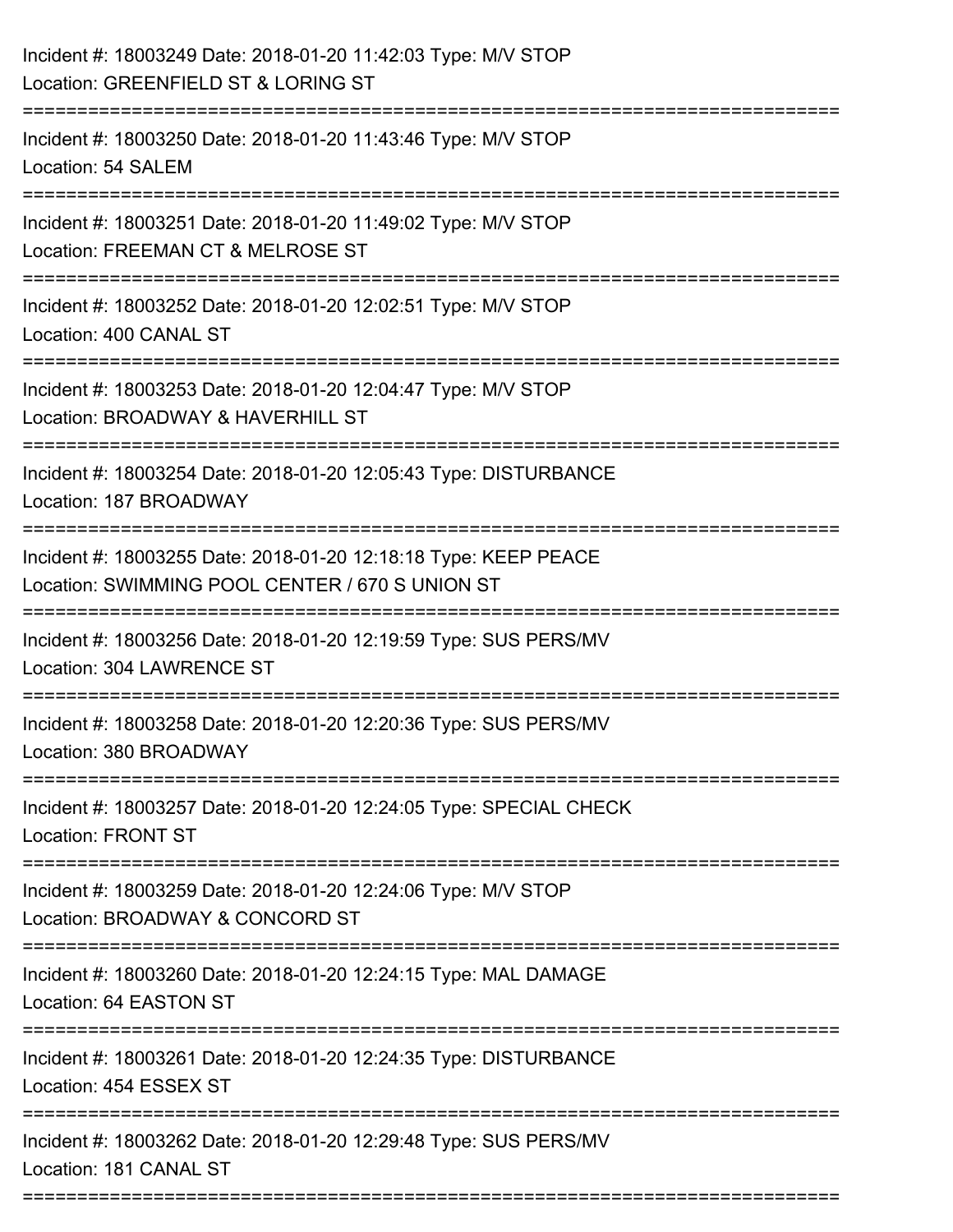| Incident #: 18003263 Date: 2018-01-20 12:38:35 Type: SUS PERS/MV<br>Location: FERRY ST & SUMNER AV                              |
|---------------------------------------------------------------------------------------------------------------------------------|
| Incident #: 18003266 Date: 2018-01-20 12:43:05 Type: SUS PERS/MV<br>Location: 123 S BROADWAY                                    |
| Incident #: 18003264 Date: 2018-01-20 12:43:22 Type: NEIGHBOR PROB<br>Location: 275 BROADWAY                                    |
| Incident #: 18003265 Date: 2018-01-20 12:47:02 Type: NOISE ORD<br>Location: 245 ERVING AV<br>;================================= |
| Incident #: 18003267 Date: 2018-01-20 12:50:30 Type: ABAND MV<br>Location: 33 LYNN ST                                           |
| Incident #: 18003268 Date: 2018-01-20 12:52:11 Type: AUTO ACC/NO PI<br>Location: 76 S BROADWAY                                  |
| Incident #: 18003270 Date: 2018-01-20 13:11:18 Type: DISTURBANCE<br>Location: 21 WENDELL ST                                     |
| Incident #: 18003269 Date: 2018-01-20 13:11:27 Type: M/V STOP<br>Location: 34 LAWRENCE ST                                       |
| Incident #: 18003271 Date: 2018-01-20 13:26:48 Type: ALARMS<br>Location: 50 PLEASANT ST                                         |
| Incident #: 18003272 Date: 2018-01-20 13:36:17 Type: SPECIAL CHECK<br>Location: FRONT ST                                        |
| Incident #: 18003273 Date: 2018-01-20 13:47:35 Type: ALARM/BURG<br>Location: 15 EXCHANGE ST                                     |
| Incident #: 18003274 Date: 2018-01-20 13:48:06 Type: GENERAL SERV<br>Location: 17 BIGELOW ST                                    |
| Incident #: 18003275 Date: 2018-01-20 13:59:21 Type: MAN DOWN<br>Location: BENNINGTON ST & ERVING AV                            |
| Incident #: 18003276 Date: 2018-01-20 14:08:18 Type: DISTURBANCE<br>Location: 45 S CANAL ST                                     |
|                                                                                                                                 |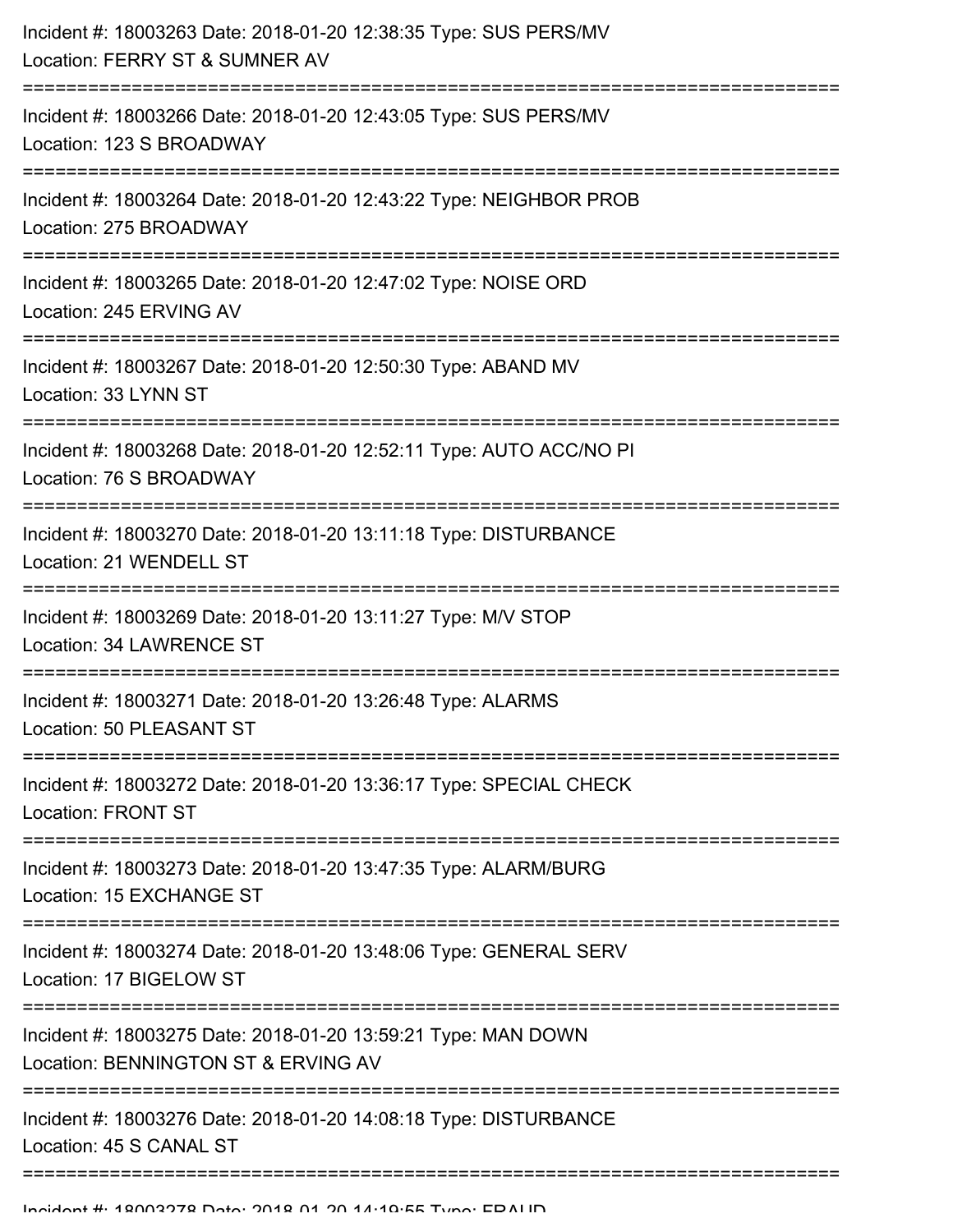Location: 205 BROADWAY =========================================================================== Incident #: 18003277 Date: 2018-01-20 14:22:20 Type: DISTURBANCE Location: 22 BODWELL ST =========================================================================== Incident #: 18003279 Date: 2018-01-20 14:29:34 Type: MV/BLOCKING Location: 1008 ESSEX ST =========================================================================== Incident #: 18003280 Date: 2018-01-20 15:17:15 Type: SUS PERS/MV Location: MERRIMACK ST =========================================================================== Incident #: 18003281 Date: 2018-01-20 15:31:18 Type: STOLEN PROP Location: 1 MILL ST =========================================================================== Incident #: 18003283 Date: 2018-01-20 15:37:41 Type: DK (DRUNK) Location: 122 MYRTLE ST FL 3 =========================================================================== Incident #: 18003282 Date: 2018-01-20 15:37:58 Type: EMERGENCY209A Location: 21 SANBORN ST =========================================================================== Incident #: 18003284 Date: 2018-01-20 16:23:02 Type: ALARMS Location: 100 ERVING AV =========================================================================== Incident #: 18003285 Date: 2018-01-20 16:24:39 Type: ALARMS Location: 17 GROTON ST =========================================================================== Incident #: 18003286 Date: 2018-01-20 16:26:50 Type: MEDIC SUPPORT Location: 615 S UNION ST =========================================================================== Incident #: 18003287 Date: 2018-01-20 16:28:15 Type: MEDIC SUPPORT Location: 615 S UNION ST =========================================================================== Incident #: 18003288 Date: 2018-01-20 17:14:05 Type: M/V STOP Location: LEBANON ST & WHITE ST =========================================================================== Incident #: 18003289 Date: 2018-01-20 17:42:22 Type: AUTO ACC/NO PI Location: PEKING GARDEN / 261 LAWRENCE ST =========================================================================== Incident #: 18003290 Date: 2018-01-20 17:51:23 Type: SUS PERS/MV Location: 645 HOWARD ST =========================================================================== Incident #: 18003291 Date: 2018-01-20 17:56:27 Type: DOMESTIC/PAST

 $L = L$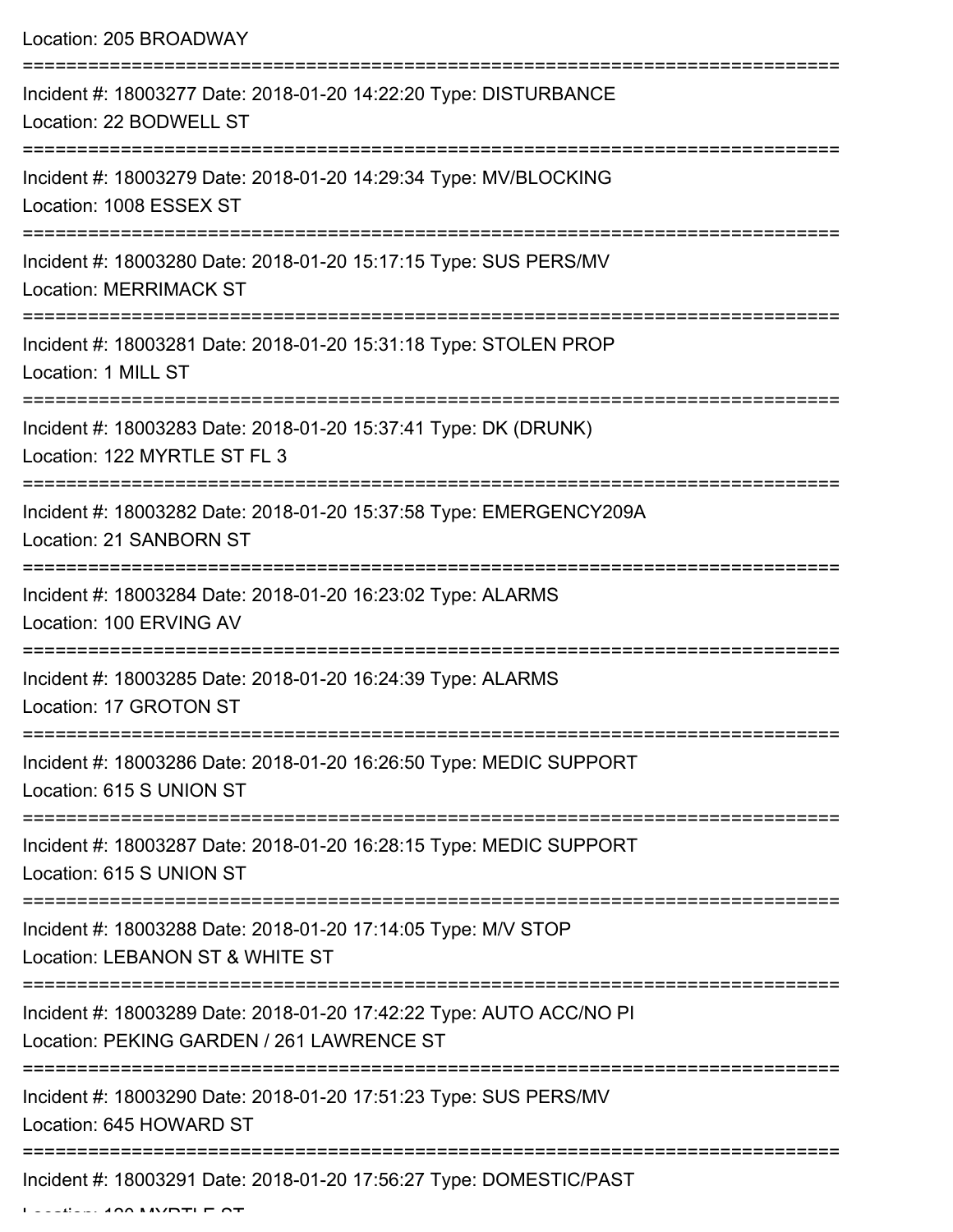| Incident #: 18003292 Date: 2018-01-20 18:06:02 Type: M/V STOP<br>Location: HAVERHILL ST & PERRY AV                        |
|---------------------------------------------------------------------------------------------------------------------------|
| Incident #: 18003293 Date: 2018-01-20 18:17:41 Type: M/V STOP<br>Location: BRADFORD ST & FRANKLIN ST                      |
| Incident #: 18003294 Date: 2018-01-20 18:24:54 Type: M/V STOP<br>Location: PHILLIPS ST & WINTHROP AV                      |
| Incident #: 18003295 Date: 2018-01-20 18:25:43 Type: M/V STOP<br>Location: BROADWAY & CONCORD ST                          |
| Incident #: 18003296 Date: 2018-01-20 18:34:32 Type: M/V STOP<br>Location: CAMBRIDGE ST & WINTHROP AV                     |
| Incident #: 18003297 Date: 2018-01-20 18:36:13 Type: M/V STOP<br>Location: GARDEN ST & NEWBURY ST                         |
| Incident #: 18003298 Date: 2018-01-20 18:45:16 Type: MEDIC SUPPORT<br>Location: LGH LOT 4 / 1 GENERAL ST                  |
| Incident #: 18003299 Date: 2018-01-20 18:49:14 Type: M/V STOP<br>Location: CANAL ST & MARSTON ST                          |
| Incident #: 18003300 Date: 2018-01-20 18:59:42 Type: M/V STOP<br>Location: 327 ESSEX ST                                   |
| ==============================<br>Incident #: 18003301 Date: 2018-01-20 19:00:15 Type: M/V STOP<br>Location: 234 ESSEX ST |
| Incident #: 18003302 Date: 2018-01-20 19:14:57 Type: M/V STOP<br>Location: GRAFTON ST & WINTHROP AV                       |
| Incident #: 18003303 Date: 2018-01-20 19:23:01 Type: LOUD NOISE<br>Location: 75 PARK ST                                   |
| Incident #: 18003304 Date: 2018-01-20 19:30:51 Type: M/V STOP<br>Location: CHARDON ST & HAMPSHIRE ST                      |
| ------------------------------<br>Incident #: 18003305 Date: 2018-01-20 19:32:23 Type: M/V STOP<br>Location: 56 PARKER ST |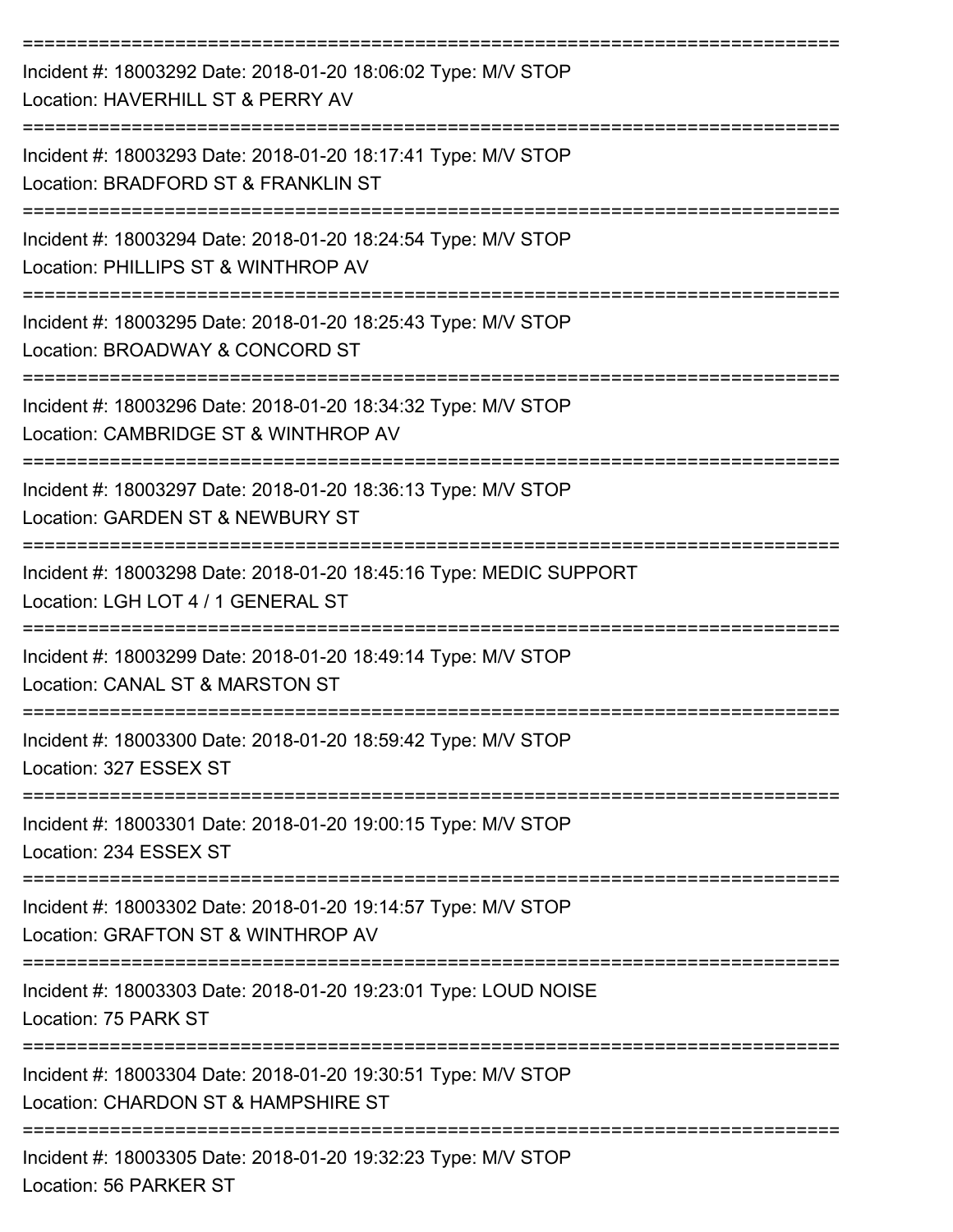| Incident #: 18003306 Date: 2018-01-20 19:32:48 Type: DISTURBANCE<br>Location: 32 LAWRENCE ST #50     |
|------------------------------------------------------------------------------------------------------|
| Incident #: 18003308 Date: 2018-01-20 19:37:51 Type: LARCENY/PAST<br>Location: 55 HAMPSHIRE ST       |
| Incident #: 18003307 Date: 2018-01-20 19:37:53 Type: M/V STOP<br>Location: ARREST / CENTRAL BRIDGE   |
| Incident #: 18003309 Date: 2018-01-20 19:45:58 Type: THREATS<br>Location: HAMPSHIRE ST & LOWELL ST   |
| Incident #: 18003310 Date: 2018-01-20 19:50:54 Type: DISTURBANCE<br>Location: 157 LAWRENCE ST        |
| Incident #: 18003311 Date: 2018-01-20 20:12:50 Type: LOCKOUT<br>Location: 9 TREMONT ST FL 1          |
| Incident #: 18003312 Date: 2018-01-20 20:29:08 Type: M/V STOP<br>Location: AMES ST & LOWELL ST       |
| Incident #: 18003313 Date: 2018-01-20 20:42:40 Type: INVEST CONT<br>Location: 66 MELVIN ST #12-13    |
| Incident #: 18003314 Date: 2018-01-20 20:45:47 Type: LOUD NOISE<br>Location: STADIUM PROJECTS / null |
| Incident #: 18003315 Date: 2018-01-20 20:47:39 Type: M/V STOP<br>Location: 410 ESSEX ST              |
| Incident #: 18003316 Date: 2018-01-20 21:18:50 Type: DISTURBANCE<br>Location: 803 ESSEX ST FL 2ND    |
| Incident #: 18003317 Date: 2018-01-20 21:28:04 Type: MV/BLOCKING<br>Location: 634 HAVERHILL ST       |
| Incident #: 18003318 Date: 2018-01-20 21:29:55 Type: ALARMS<br>Location: 133 SALEM ST FL 1ST         |
| Incident #: 18003319 Date: 2018-01-20 21:35:51 Type: ALARMS<br>Location: 300 ESSEX ST                |
|                                                                                                      |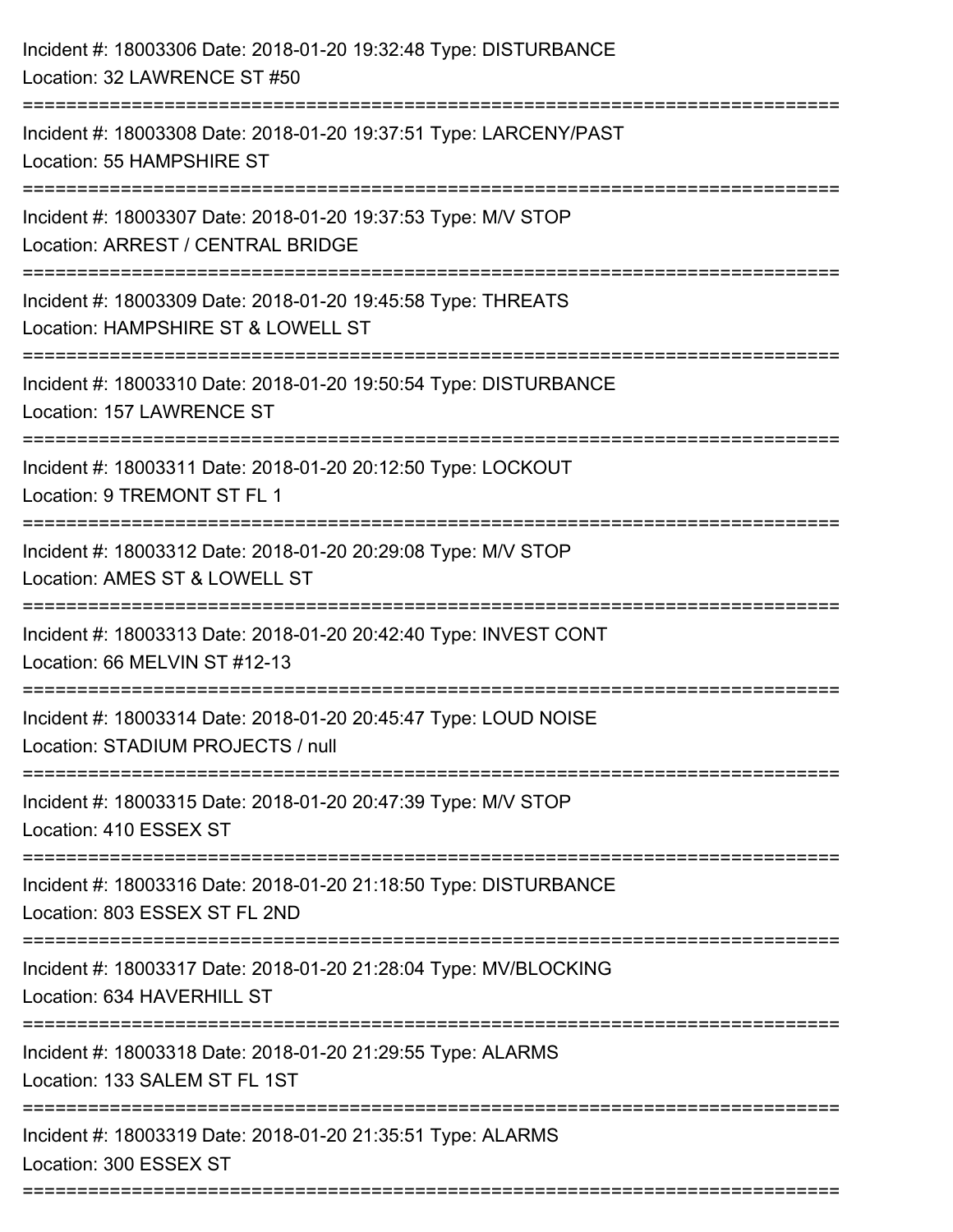Location: 652 LOWELL ST FL 1

| Incident #: 18003321 Date: 2018-01-20 21:49:42 Type: MAN DOWN<br>Location: HAVERHILL ST & LAWRENCE ST         |
|---------------------------------------------------------------------------------------------------------------|
| Incident #: 18003322 Date: 2018-01-20 22:02:57 Type: M/V STOP<br>Location: RTE 114 & RTE 495                  |
| Incident #: 18003323 Date: 2018-01-20 22:09:03 Type: TOW OF M/V<br>Location: TRESPASS--SWEENEYS / 90 ESSEX ST |
| Incident #: 18003324 Date: 2018-01-20 22:20:29 Type: M/V STOP<br>Location: BROADWAY & COMMON ST               |
| Incident #: 18003325 Date: 2018-01-20 22:29:59 Type: INVEST CONT<br>Location: 261 LAWRENCE ST                 |
| Incident #: 18003326 Date: 2018-01-20 22:30:43 Type: M/V STOP<br>Location: GRAFTON ST & WINTHROP AV           |
| Incident #: 18003327 Date: 2018-01-20 22:42:25 Type: M/V STOP<br>Location: GRAFTON ST & S UNION ST            |
| Incident #: 18003328 Date: 2018-01-20 22:48:25 Type: M/V STOP<br>Location: ANDOVER ST & PARKER ST             |
| Incident #: 18003329 Date: 2018-01-20 22:59:19 Type: ANNOYING CALLS<br>Location: 10 ROWE ST                   |
| Incident #: 18003330 Date: 2018-01-20 23:02:11 Type: ALARMS<br>Location: LAWRENCE GULF / 233 WINTHROP AV      |
| Incident #: 18003331 Date: 2018-01-20 23:04:44 Type: 209A/VIOLATION<br>Location: 8 BAILEY ST                  |
| Incident #: 18003332 Date: 2018-01-20 23:15:56 Type: M/V STOP<br>Location: 56 COMMON ST                       |
| Incident #: 18003333 Date: 2018-01-20 23:18:07 Type: ALARMS<br>Location: IGLESIA LIBRE / 774 ESSEX ST         |
| Incident #: 18003334 Date: 2018-01-20 23:28:17 Type: M/V STOP                                                 |